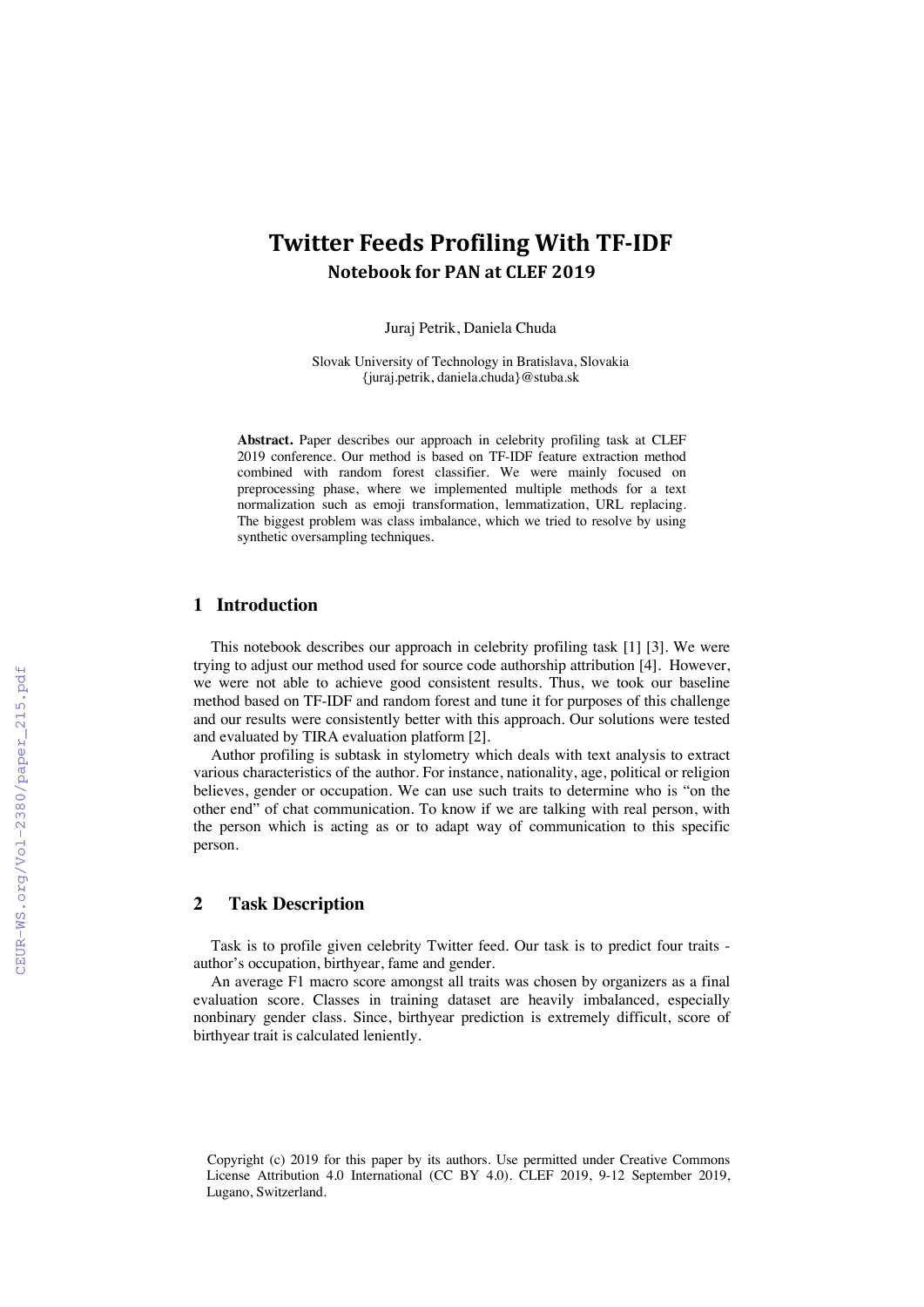# **3 Related Work**

In recent years there has been reborn of stylometry and authorship detection, multiple papers are dealing with authorship attribution or stylometry in different contexts. We can distinguish between two common types of stylometry: linguistic stylometry and source code stylometry.

The survey [6] describes five subtasks in a linguistic (textual) stylometry – authorship attribution, authorship verification, authorship profiling, stylochronometry and adversarial stylometry. Combination of lexical, syntactic, semantic, structural, domain-specific features and topic models has best results in authorship attribution in combination with machine learning techniques, which outperforms probabilistic methods and string distance methods.

Additionally, 14 open source algorithms for authorship attribution were benchmarked on a corpus with 1000 authors [6]. It turned out that lower-level representations (mainly character-level features) are more important than high-level features (word-level features).

Representing texts as complex networks based on a word adjacency model look promising [7]. Working with graphs and comparing similarity of graphs of multiple documents is a computational complex problem, so authors extracted features as accessibility, degrees, assortativity, betweenness of nodes from these graphs. Hybrid approaches outperformed traditional methods.

Other authors decided to deal with a problem of multiple authors of one document – multi label classification [8]. Dataset is composed from early revisions of Wikipedia pages. Results were quite usable when there were 2 authors of one document but with 3 and 4 authors of one document, the accuracy was pretty low and not ready for a real-world usage. Although thinking about this, we need to take into account that there is a huge difficulty jump, because of possible authors combinations.

### **4 Our Method**

As stated above, provided training dataset consists of unprocessed Twitter feeds [5]. A feed consists of maximum 3000 single tweets from the celebrity. One tweet is usually  $\sim$ 100 characters long or in terms of words, it is 30 words (the maximum length is 180 characters, but it depends on language). An average number of tweets per celebrity in training dataset is 2181. Given these statistics, we got relatively huge number of texts per sample (celebrity).

One of our first approaches was convolutional recurrent neural network [4] modified for purposes of this task with hierarchical tweets processing. Unfortunately, this approach was surprisingly inferior to our baseline approach leveraging TF-IDF as features extraction method. Therefore, we used our baseline as the base of the method for this task and tuned it for better results.

We used 10-fold stratified cross validation as testing strategy for our solution. Stratification is especially important in this task, because classes are heavily imbalanced.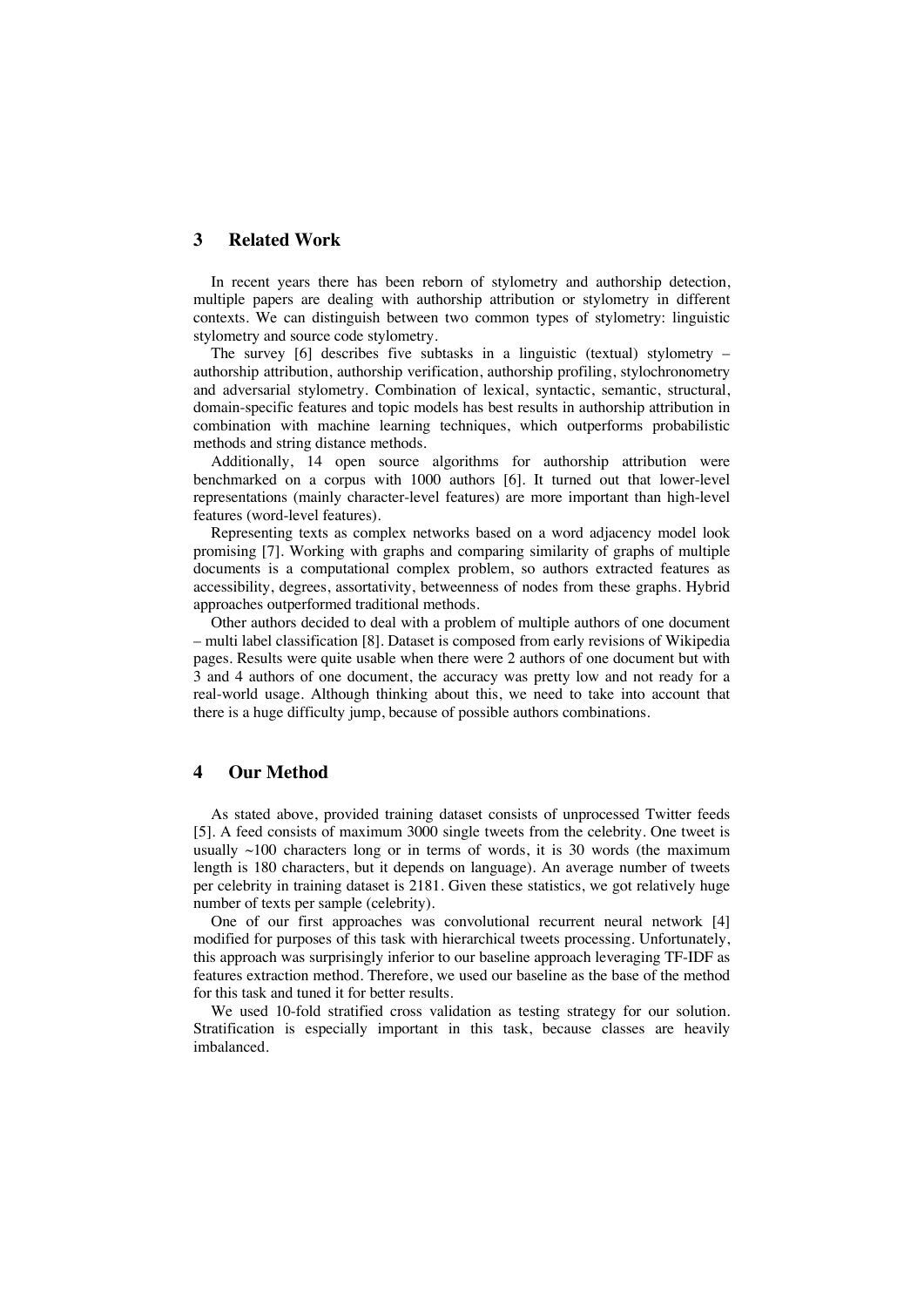

Figure 1. Preprocessing pipeline

#### *Preprocessing*

Vastly majority of tweets contain handles. A handle is unique personal id in Twitter social network. People are commonly referencing other profiles by this id, however for our purposes this information is just some kind of highly dimensional feature.

Unfortunately, we were not able to use handles to improve performance of our method. Therefore, we decided to remove all handles from dataset.

Another common trait in tweets is a multiple usage of the same letters in a row to emphasize something. Our approach is based on a word (sub word) frequency. We are reducing dimensionality in the next steps, so we need to deal with this kind of synonyms. Fortunately, solution is simple – squeeze multiple occurrences of the same letters (more than 2).

Next thing how to reduce dimensionality of texts was replacing URLs with sequence "URL\_TOKEN". Due to Twitter is using own URL shortener service, all URLs in dataset (in tweets) are starting with string "*https://t.co/"*. On the one hand URL info could be good feature, we could be able to cluster similar webpages and then we can replace original URL with cluster representation. But on the other hand, because of mentioned shortener, we need to resolve all target URLs, which is time and resources consuming. As because of the deadline, we decided just to replace URLS with token, as stated above.

Another step is a Unicode emoji translation to their respective word description<sup>1</sup>. This helps us to better detect emotions (professionals and managers don't use so many positive emojis for example).

In the end we have done standard text preprocessing steps such as lowercase conversion, accent and English stop words removal.

As we mentioned above, task dataset is heavily imbalanced. Our first approach was weighting classes according to their size. This approach, however, does not improve our testing results.

Next, we tried to balance dataset using synthetic oversampling and undersampling techniques. We used Synth CSOB etic Minority Oversampling Technique (SMOTE) with combination of Tomek links to remove overlapping samples (undersampling). SMOTE combination with Tomek links shows better results than just random oversampling, time performance was quite good too.

 <sup>1</sup> https://unicode.org/emoji/charts-12.0/full-emoji-list.html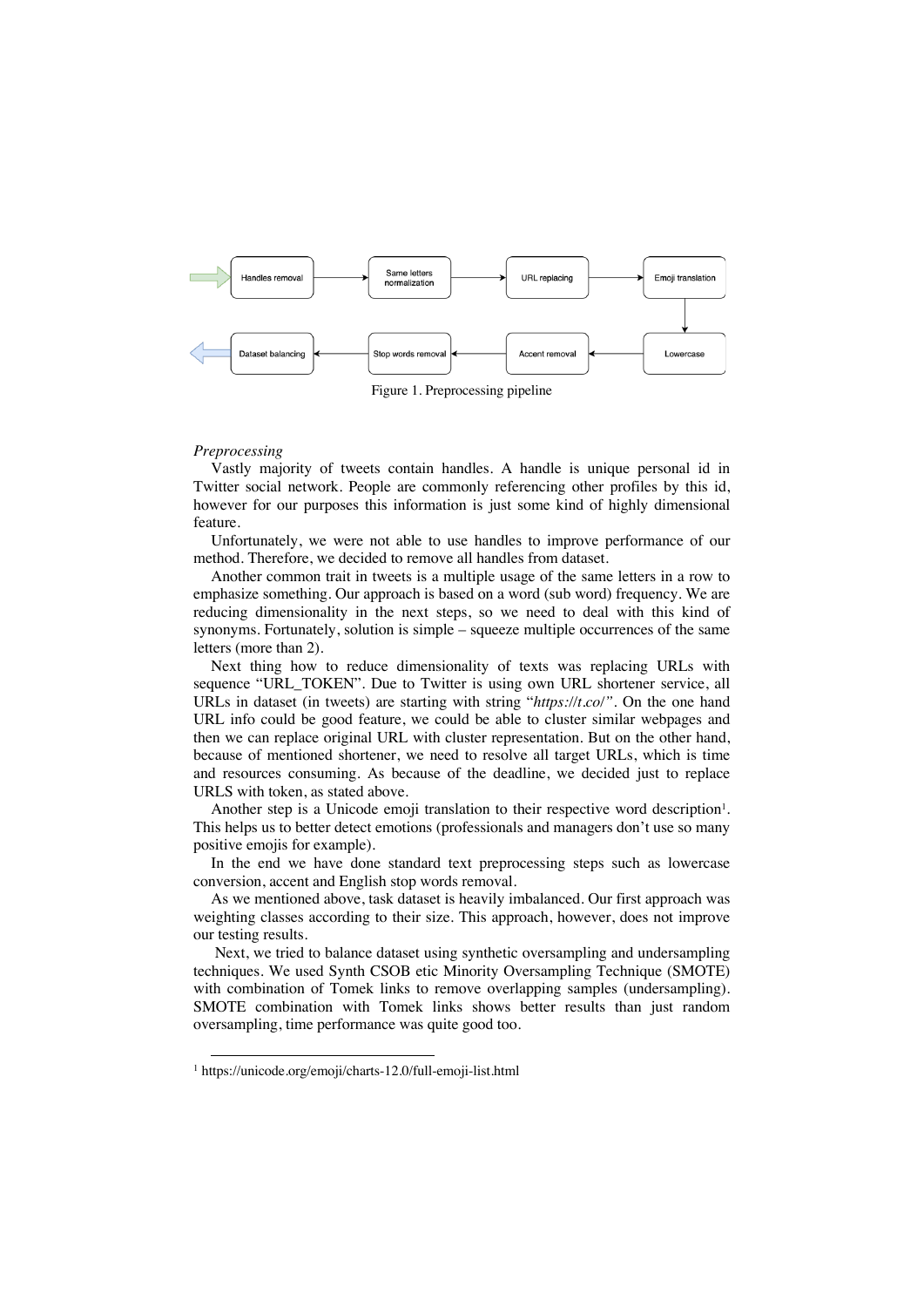#### *Classification and Feature Extraction*

A chosen classifier (random forest) is not able to work with text data directly and therefore we need to get features from text. We used term a frequency-inverse document frequency (TF-IDF), as it is commonly and successfully used in a high number of natural language tasks, primarily in a text classification and summarization.

TF-IDF is typically using words as input terms, when dealing with n-grams we can talk about unigrams. Additionally, we used bigrams and trigrams to capture general contextual terms (words) relations, which are beneficial for this task (higher accuracy). We were also experimenting with higher-level n-gram features (4, 5, 6 and 7 grams), unfortunately achieved results were not better. Also processing time and memory requirements were a lot higher because more features were extracted.

It is evident that there are many extracted features (tens of thousands to hundreds of thousands). We reduced a number of the features in range from 3000 to 30000 by 1000 steps, 5000 features show best trade-off in means of accuracy and processing time. A higher number of features was paradoxically crippling accuracy, this is caused by the fact that dimensionality reduction is naturally acting as a generalization helper.

A random forest was chosen as a final classification model. We used grid search in combination with random forest, decision tree and extremely randomized trees. Random forest with 200 decision trees had best f1 score. Because of the deadline (this solution was chosen few weeks before deadline), we used only a fraction of all training data for training (1/8).

# **5 Results**

As reported multiple times above, imbalance of classes in dataset was huge problem for our approach. For instance, there were just 32 non-binary samples for gender – because of that testing f1 score was highly unstable (high standard deviation) in multiple runs. Another problem was a poor classification accuracy of some classes, namely creator, manager and professional (Table 1). Closer look on a confusion matrix shows, that the classifier was unable to properly distinguish between samples of these three classes, majority of misclassifications was within this classes. Considering all the aspects, we found out that it is extremely hard for humans a to distinguish whether it is manager's feed or professional's feed.

|           | creator | manager | performer | politics | professional | religious | science | sports |
|-----------|---------|---------|-----------|----------|--------------|-----------|---------|--------|
| f1-score  | 0.268   | 0.145   | 0.539     | 0.636    | 0.2          | 0.666     | 0.366   | 0.682  |
| precision | 0.305   | 0.285   | 0.462     | 0.518    | 0.297        | 0.666     | 0.356   | 0.576  |
| recall    | 0.239   | 0.098   | 0.648     | 0.825    | 0.150        | 0.666     | 0.378   | 0.837  |
| support   | 92      | 102     | 94        | 86       | 93           | 6         | 82      | 86     |

Table 1. Classification report of occupation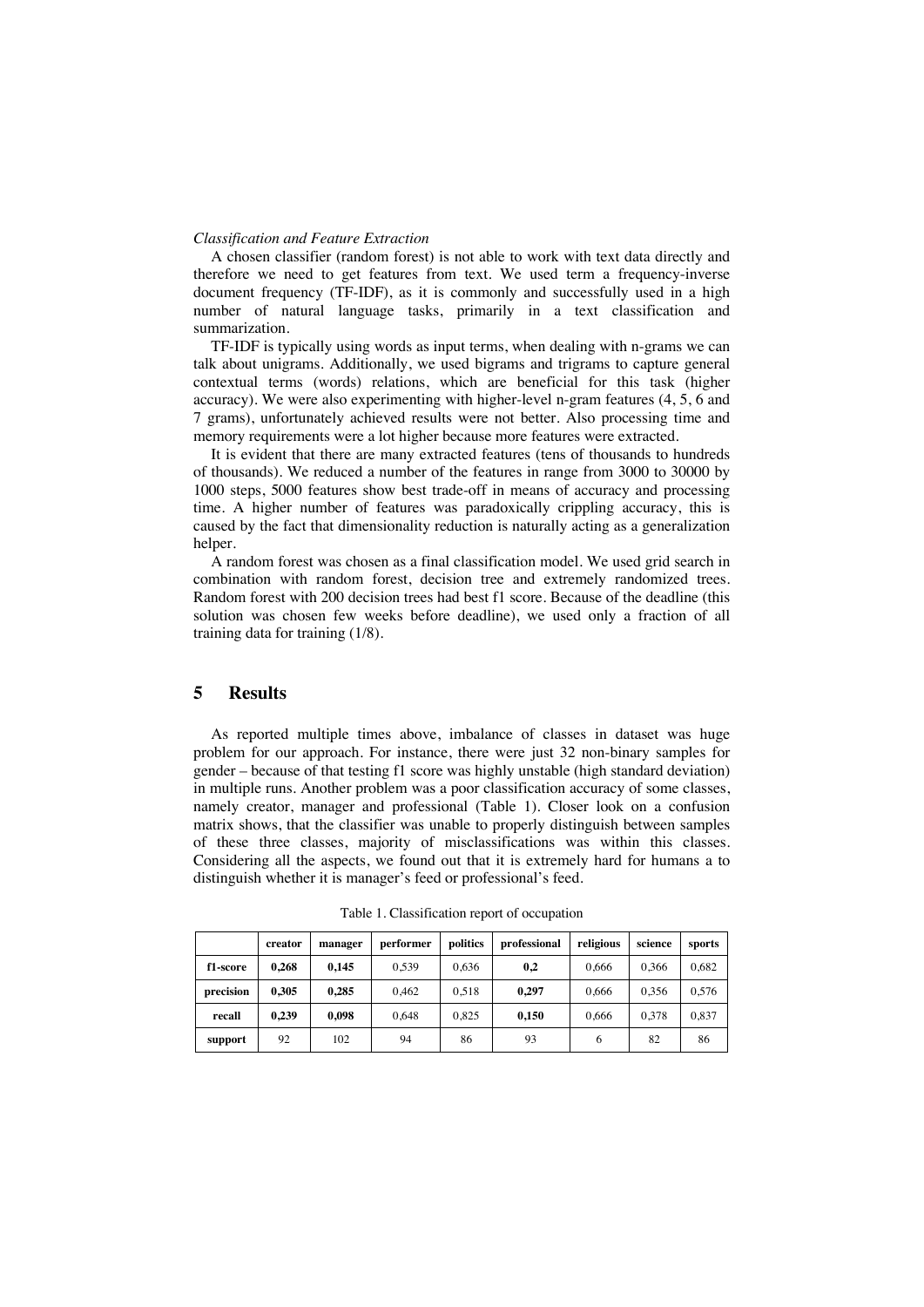Table 2. Training and testing results

| <b>Dataset</b> | Birthyear (f1) | Fame (f1) | Gender (f1) | Occupation<br>(f1) | Rank $(f1)$ |
|----------------|----------------|-----------|-------------|--------------------|-------------|
| Training       | 0.41           | 0.65      | 0.67        | 0.44               | 0.543       |
| Testing        | J.360          | 0.526     | 0.555       | 0.385              | 0.441       |

Table 2 shows our scores where is clearly visible, that problems with larger number of classes get lower f1 score (birthyear especially), because more classes equals lower chance of right guess – from statistical perspective.

### **6 Conclusions and Future Work**

Our approach shows promising results. However, we also take into consideration that proper recurrent neural network could have better results (our first approach). Unfortunately, due to time constrains, we were not able to design and train network with better results than simple TF-IDF combined with random forest. The biggest problem was the class imbalance – we were unable to properly oversample data for training of such neural net.

Task's official results show that we struggled most with age prediction, which makes sense, since we don't use any special approach to leverage lenient age f1 score calculation, we could divide classes by age to bins and train classifier to predict these bins. With greater age, the bins will be broader, than in f1 age calculation. Alternatively, we could use this lenient age f1 score as loss function (in neural network) or target score in random forest classifier.

We could also balance classes using new data from crawling Twitter, but unfortunately, we were unable to reproduce class labels. Our expert guesses were just making training and therefore the final predictions worse.

#### **Acknowledgments**

This work was partially supported by Human Information Behavior in the Digital Space, the Slovak Research and Development Agency under the contract No. APVV-15-0508, by the Slovak Research and Development Agency under the contract No. APVV-17-0267 - Automated Recognition of Antisocial Behaviour in Online Communities and by data space based on machine learning, the Scientific Grant Agency of the Slovak Republic, grant No. VG 1/0725/19.

### **Bibliography**

1. Daelemans, W., Kestemont, M., Manjavancas, E., Potthast, M., Rangel, F., Rosso, P., Specht, G., Stamatatos, E., Stein, B., Tschuggnall, M., Wiegmann, M., Zangerle, E.: Overview of PAN 2019: Author Profiling, Celebrity Profiling, Cross-domain Authorship Attribution and Style Change Detection. In: Crestani, F., Braschler, M., Savoy, J., Rauber,